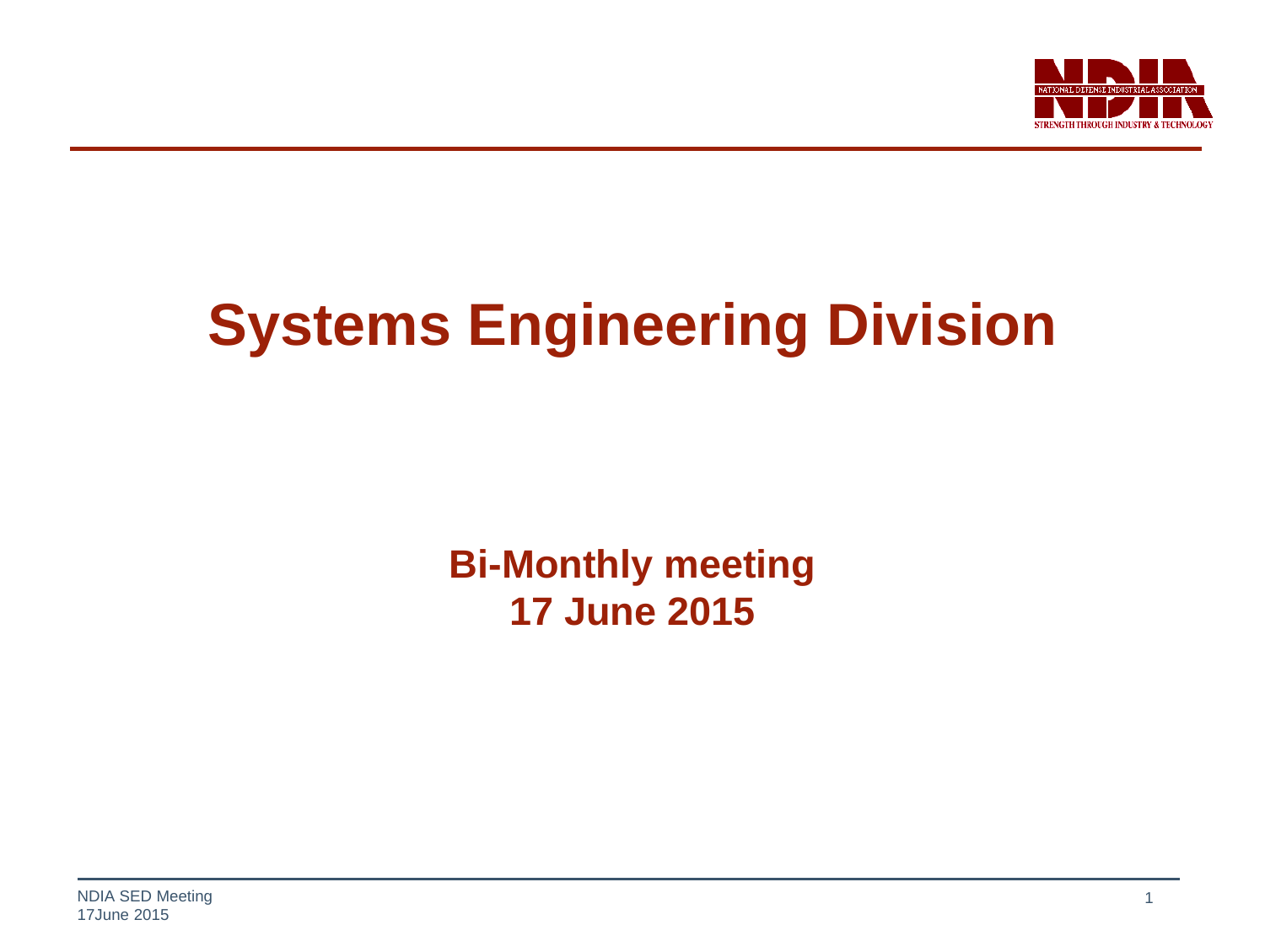#### **National Defense Industrial Association SYSTEMS ENGINEERING DIVISION**

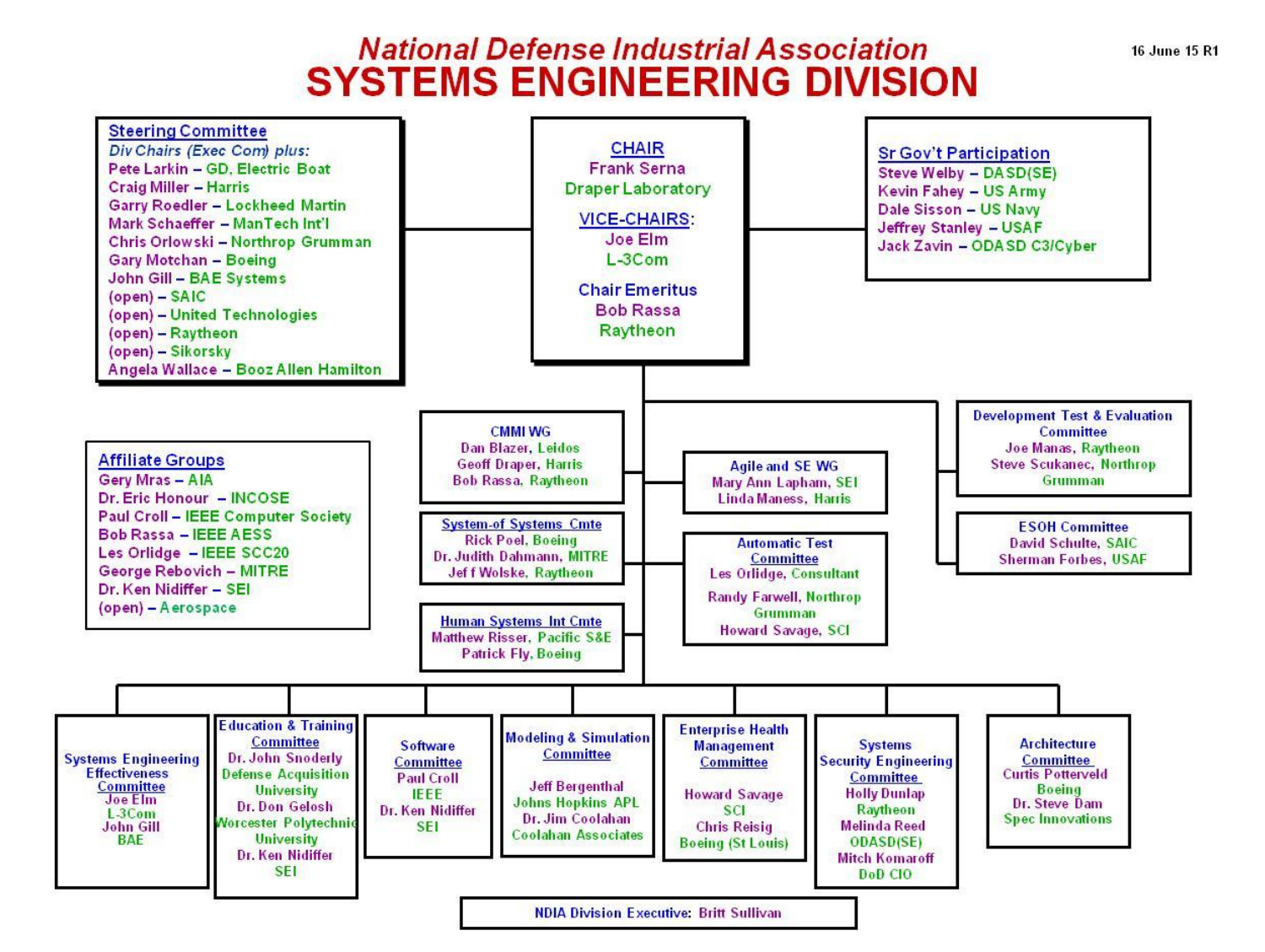# **17 June 2015 Agenda (1 of 2)**



| Time | <b>Topic</b>                                                                                                | Presenter(s)                                                                |
|------|-------------------------------------------------------------------------------------------------------------|-----------------------------------------------------------------------------|
| 0745 | <b>Coffee &amp; Check-in</b>                                                                                |                                                                             |
| 0830 | 1. Opening Remarks, Introductions                                                                           | <b>Frank Serna, Draper Laboratory</b>                                       |
| 0845 | 2. Understanding Corrosion Prevention and<br><b>Control</b>                                                 | Daniel J Dunmire, Director, DoD Office<br>of Corrosion Policy and Oversight |
| 0930 | 3. Special topics: MIL-HBK-217, enterprise<br>engineering, and<br><b>Engineered Resilient Systems (ERS)</b> | Mr. Rob Gold Director, Engineering<br><b>Enterprise, ODASD(SE)</b>          |
| 1000 | <b>Coffee Break</b>                                                                                         |                                                                             |
| 1030 | Conferences & WG Activities for 2014 -                                                                      |                                                                             |
|      | 4. Systems Engineering Conference 26-29 Oct<br>'15 Waterford Springfield, VA                                | <b>Bob Rassa, Raytheon</b>                                                  |
|      | 5. CMMI WG (mappings between IEEE 15288                                                                     | <b>Geoff Draper, Harris</b>                                                 |
|      | and CMMI)                                                                                                   | <b>Bob Scheurer, Boeing</b>                                                 |
|      |                                                                                                             | <b>Bob Epps, Lockheed Martin</b>                                            |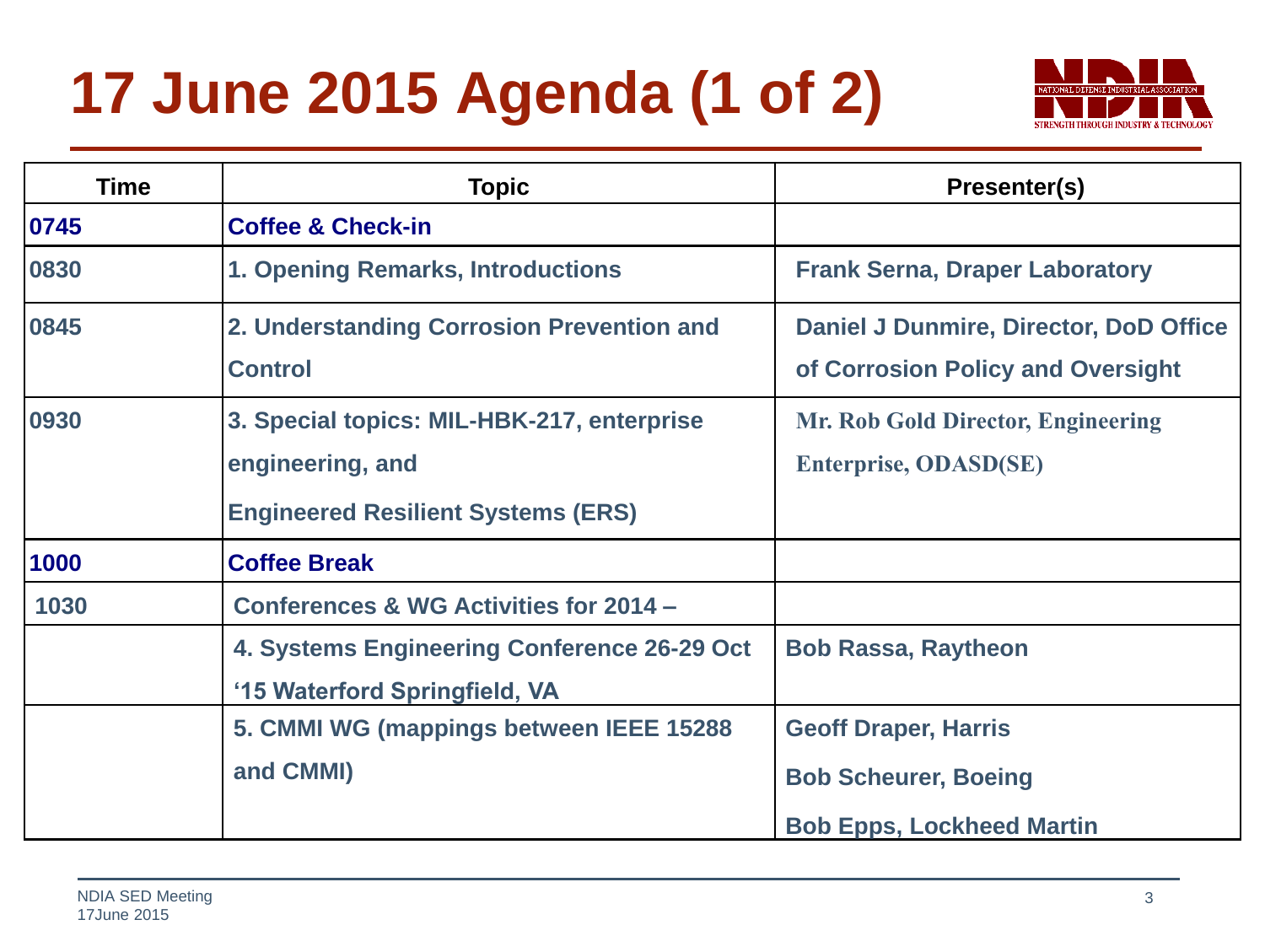# **17 June 2015 Agenda (2 of 2)**



| <b>Time</b> | <b>Topic</b>                                                                                                                                                                                                                                                                                                                                                                                                                                                               | Presenter(s)            |
|-------------|----------------------------------------------------------------------------------------------------------------------------------------------------------------------------------------------------------------------------------------------------------------------------------------------------------------------------------------------------------------------------------------------------------------------------------------------------------------------------|-------------------------|
|             |                                                                                                                                                                                                                                                                                                                                                                                                                                                                            |                         |
| 1100        | <b>Committee &amp; other Activity Reports:</b><br>Brief Overview of status & plans for 2014, 5 min each<br><b>6. Architecture</b><br><b>7. Automated Test</b><br>8. Development Test and Evaluation<br>9. Education & Training<br>10. Environment, Safety, & Occupational Health<br>11. Enterprise Health Management<br><b>12. Human Systems Integration</b><br>13. Modeling & Simulation<br><b>14. Software Committee</b><br><b>15. Systems Engineering Effectiveness</b> | <b>Committee Chairs</b> |
|             | <b>16. System Security Engineering</b><br>17. System of Systems<br>18. Engineering in Manufacturing (Joint Committee)<br>$\bullet$                                                                                                                                                                                                                                                                                                                                         |                         |
| 1150        | <b>Old Business, New Business, Next Meetings</b>                                                                                                                                                                                                                                                                                                                                                                                                                           | All                     |
| 1200        | <b>Adjourn main meeting</b>                                                                                                                                                                                                                                                                                                                                                                                                                                                |                         |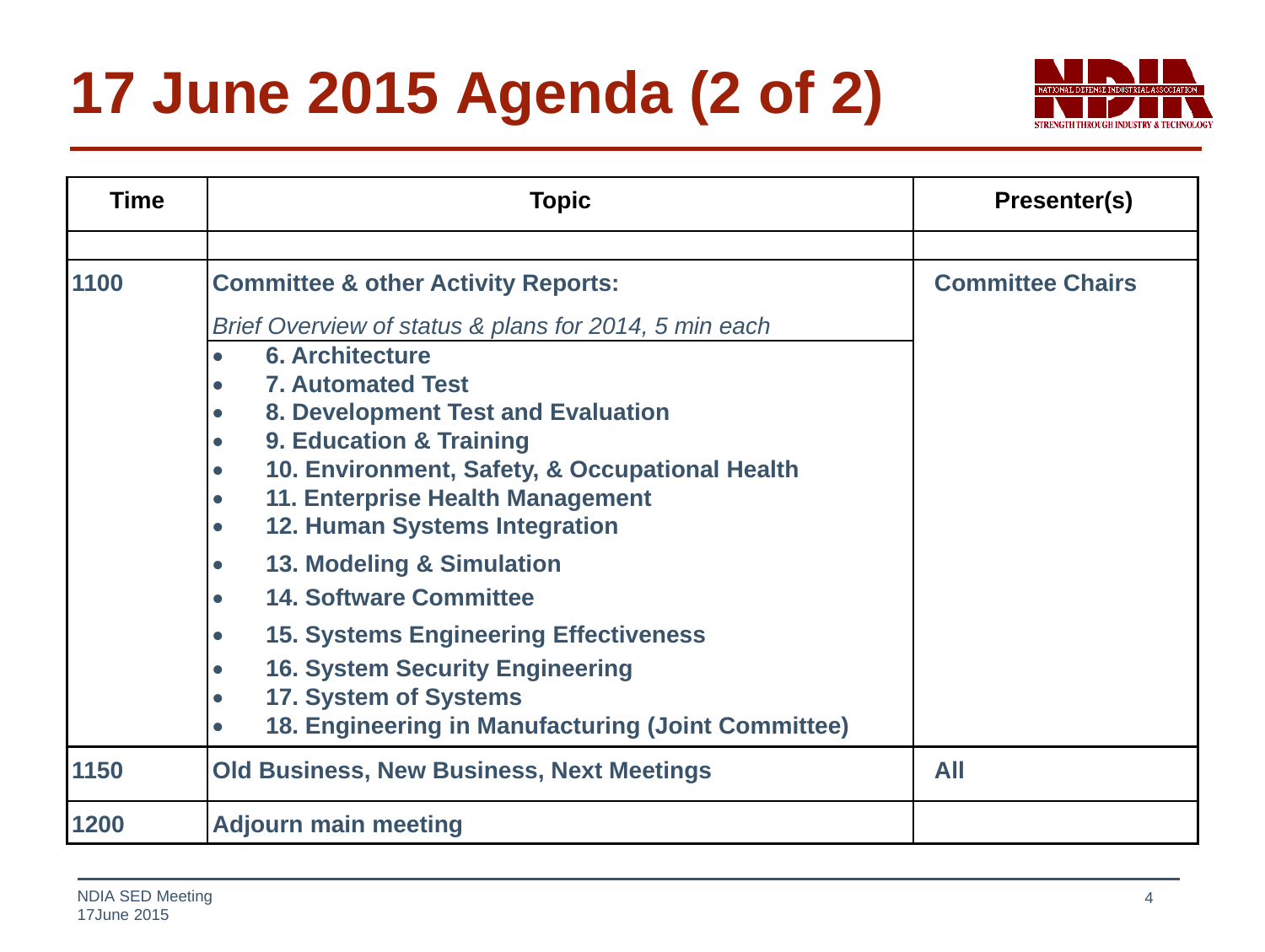

| <b>SE Forum Dates</b>          | <b>SE Division Meeting Dates</b>   |
|--------------------------------|------------------------------------|
| 2/17/15 rescheduled to 3/17/15 | $2/18/15$ rescheduled to $3/16/15$ |
| 4/21/15                        | 4/22/15                            |
| 6/16/15                        | 6/17/15                            |
| 8/18/15                        | 8/19/15                            |

#### **18th Annual Systems Engineering Conference**  October 26-29, 2015, Waterford, Springfield VA